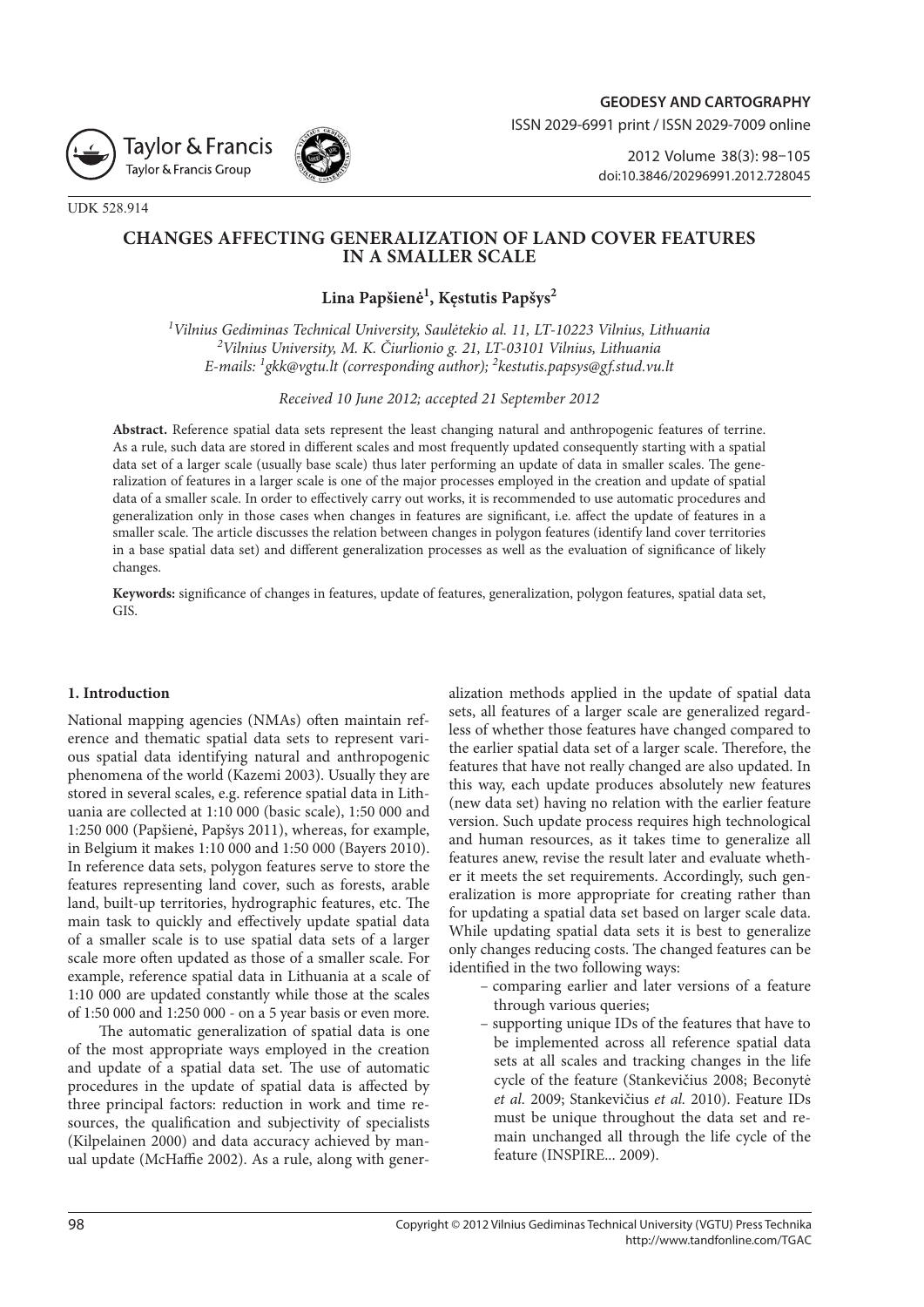### **2. Generalization of Polygon Features**

The generalization process is defined as the process of selecting and simplifying representation details appropriate to the scale and/or purpose of the map (ICA… 1973). Digital cartography distinguishes three types of generalization by defining a process from reality to cartographic products (Grünreich 1985; Weibel, Dutton 1999; Cecconi 2003):

- Feature generalization is employed to create the initial abstract image of a phenomenon of the real world (e.g. from satellite images, GPS measurements). Feature generalization produces a primary data model.
- The process of model generalization performs controlled reduction in data. Model generalization is used for creating and updating a data set of a smaller scale from spatial data of a larger scale. Model generalization produces a secondary data model.
- Cartographic generalization is used for developing a cartographic product. This process comprises visualization operations and is employed for the generalization of the spatial features of a primary or secondary model in order to get a cartographic product.

Many years of scientific research had not seen a uniform and systematic classification of generalization operations. McMaster and Shea (1992) identified 12 different generalization functions that were classified according to the transformation type used for generalization:

- 1.*spatial (graphic) transformation*: simplification, amalgamation, refinement, displacement, smoothing, merging, exaggeration, aggregation, collapse and enhancement;
- 2. *attribute transformation*: classification and symbolization.

The AGENT project in 1999 specified the former classifications. Thus, generalization functions of spatial transformation were identified depending on the transformation type (*attribute transformation* and *spatial transformation*). In addition, generalization operations under *spatial transformation* have been furthermore divided depending on the features they can be applied for (AGENT... 1999):

- *individual features*: simplification (weeding, unrestricted simplification) collapse, enhancement (enhancement with regards to geometric constraints, enhancement with regards to semantic constraints);
- *individual features or a set of features*: selection/ elimination, displacement;
- *set of features*: aggregation (amalgamation, combine, typification).

Furthermore, in 2006, Li presented a systematic classification of generalization operations depending on what generalization could be applied for various geometric elements representing features. This classification identifies the groups of operations used for individual

and a group of point, polyline or polygon features. Individual polygon features may be applied for the operations of collapse (including area-to-point, area-to-line and partial), displacement, exaggeration (including directional thickening, enlargement and widening), elimination, (shape) simplification, split, whereas a group of polygon features is applied for aggregation, agglomeration, amalgamation, dissolving, merging, relocation, (structural) simplification and typification.

Based on Li classification (2006), Table 1 specifies generalization operations that may be employed upon the model generalization of land cover features of a reference data set:

- elimination and simplification of individual polygon features;
- aggregation and dissolving a group of polygon features.

**Table 1.** Generalization operations for polygon features of land cover



In order to properly perform the generalization of spatial features it is, first of all, necessary (Papšienė, Papšys 2011) to:

- determine requirements for features, i.e. the den
	- sity of features, geometry resolutions, min. area;
- select algorithms and parameters of generalization operations;
- determine the priority of selected algorithms;
- model the generalization process.

The generalization of features must be done in separate object groups represented by the same phenomena of the world. The generalization of land cover features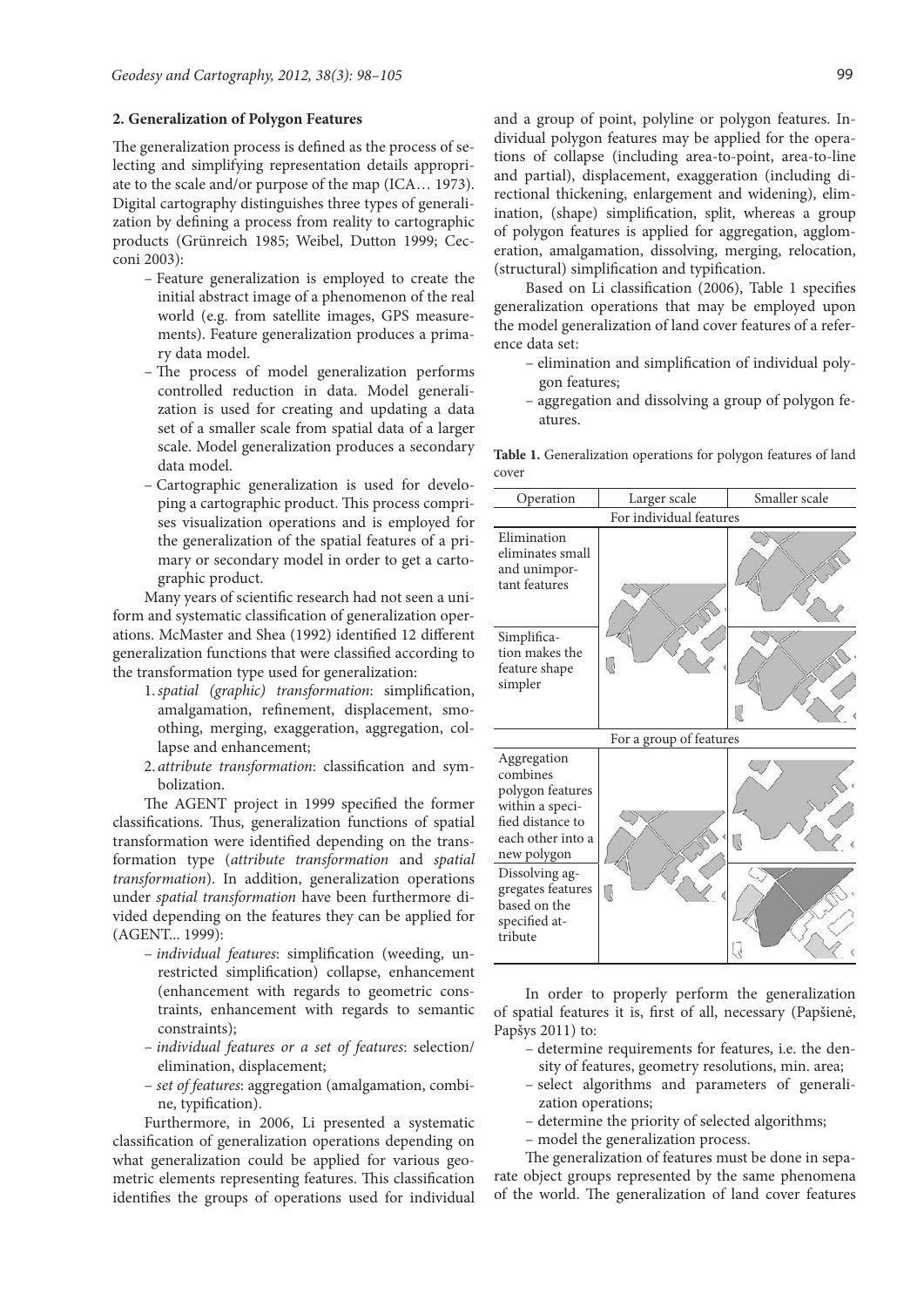**Table 2.** Possible types of changes in features

requires, primarily, the selection of proper features according to quality parameters (e.g. selection of deciduous forests). It should be mentioned that first we cannot eliminate at once features according to both their attributes and geometric features (e.g. select only forests with the area over 10 ha). The reason is that in the next step, the aggregation of the selected features according to a minimum distance preliminary defined between the neighbouring features, the features small in the area may, after aggregation, form the conglomerates of a significant size. The size of all features must be evaluated and the features that fail to meet requirements for a minimum feature area must be eliminated only after aggregation. The last step is the simplification of features. The conception process of the generalization of land cover is presented in Fig. 1.

## **3. Relation Between the Type of Polygon Changes and Generalization Process**

The identification of changes in spatial data includes the analysis of feature versions at different periods (Singh 1989). The primary task of identifying changes in features is to decide which features have changed compared to the earlier version of a spatial data set and what is the type of changes in features that can be evaluated by answering several questions presented in Table 2.

| Ouestion             | Type of change    |                              |  |
|----------------------|-------------------|------------------------------|--|
|                      | in a larger scale | in a smaller scale           |  |
| Is the feature new?  | New feature       | New feature                  |  |
| Has an attribute of  | Updated fea-      | New feature                  |  |
| the feature changed? | ture attribute    | or                           |  |
|                      |                   | Updated feature<br>attribute |  |
| Has the shape of the | Updated fea-      | Updated feature              |  |
| feature changed?     | ture shape        | shape                        |  |
| Has the minimum      | Updated fea-      | Updated feature              |  |
| distance between     | ture shape        | shape (aggregated            |  |
| neighbouring fea-    |                   | feature)                     |  |
| tures changed?       |                   |                              |  |
| Has the feature been | Deleted           | Deleted object               |  |
| deleted?             | object            | or                           |  |
|                      |                   | Updated feature              |  |
|                      |                   | shape (no aggre-             |  |
|                      |                   | gated feature)               |  |

The choice of generalization operations depends on the type of changes in features. Table 2 shows that some types of changes in a larger scale may affect different changes in a spatial data set of a smaller scale. For this reason, it is impossible to make an unambiguous decision as to what generalization is to be applied as long as all changes in features and likely influence



**Fig. 1.** The conception process of the generalization of land cover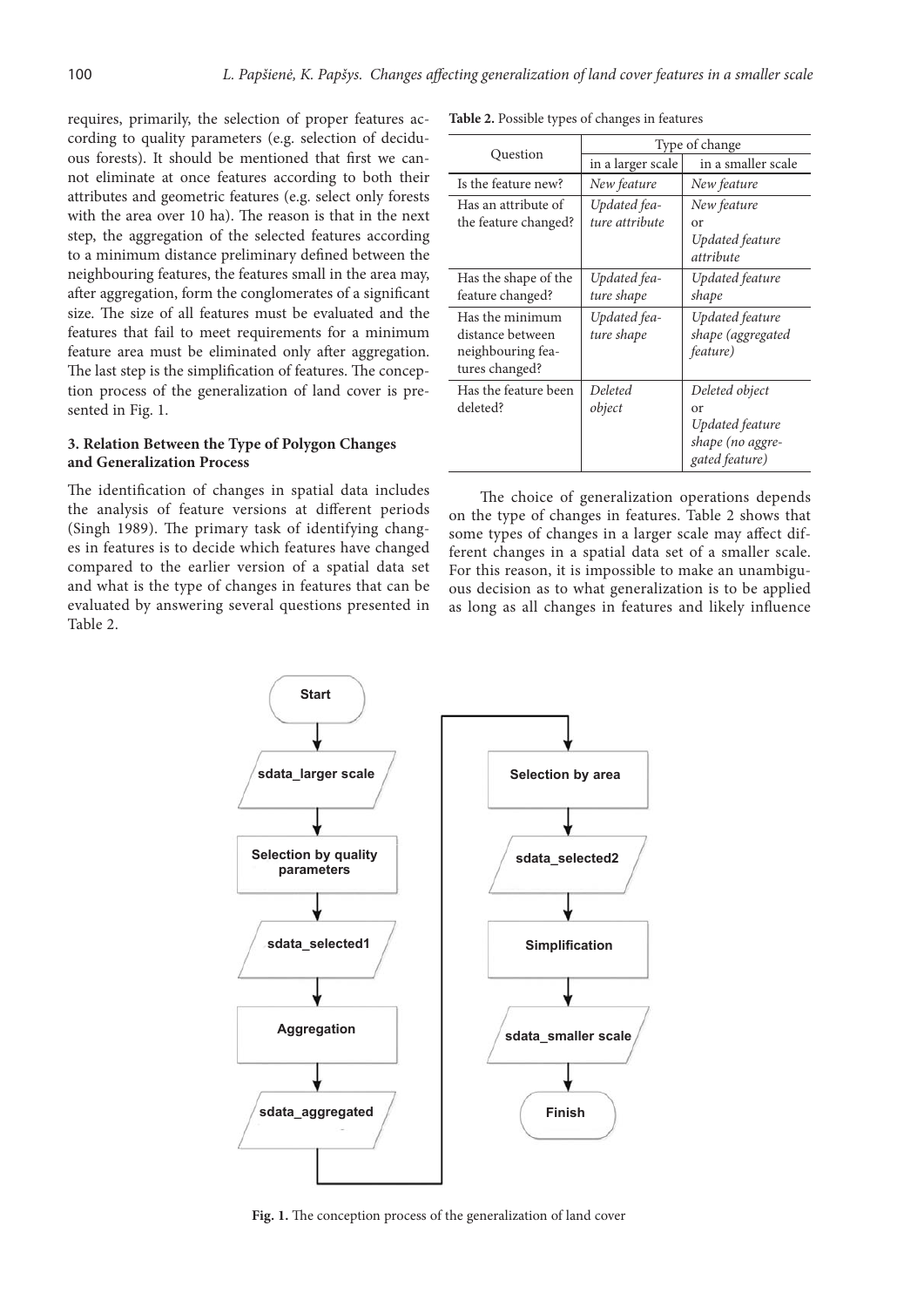on neighbouring features are not analyzed and evaluated.

A new feature in a smaller scale must be created in two cases (Fig. 2):

- a new feature is identified in a spatial data set of a larger scale with a quality or quantity attribute represented in a smaller scale;
- a feature in a larger scale acquires a new quality or quantity attribute represented in a smaller scale.



**Fig. 2.** Cases of creating a new feature

In these two cases, a feature is selected from a spatial data set of a larger scale applying a simplification operation; the achieved result is integrated into a spatial data set of a smaller scale.

If a feature is to be eliminated, no generalization operation is performed.

A feature in a smaller scale will have to be deleted in cases opposite to those of creating a new feature, i.e. when (Fig. 3):

- the deleted feature is identified in a spatial data set of a larger scale having a quality or quantity attribute usually represented in a smaller scale;
- the feature in a larger scale acquires a new quality or quantity attribute not represented in a smaller scale.



**Fig. 3.** Cases of deleting a feature

A feature in a smaller scale is updated when its quality or quantity attributes or shape in a spatial data set of a larger scale are changed (Fig. 4). In the first case, feature attributes and in the second, the feature shape is updated.



**Fig. 4.** Cases of updating features

If only the attributes of a feature have changed, no generalization is needed (only the attribute is updated) while in case of changes in the shape, feature simplification is to be carried out.

Additionally, the evaluation of the above cases shows it is necessary to evaluate the distance to the neighbouring features with the same attribute, i.e. whether it is above or below the minimum distance allowed:

- 1. a new feature or the feature that "moved towards" the neighbouring feature will be aggregated with it, i.e. the feature in a smaller scale will enlarge (e.g. when a new residential area emerged close to a former built-up territory) (Fig. 5);
- 2. upon elimination or "receding" the feature, that was earlier aggregated with the neighbouring one, will have to be eliminated from the aggregated polygon feature in a smaller scale, i.e. the feature will be reduced (e.g. gardening was started in one of the adjacent fields of the arable land) (Fig. 6);
- 3. a feature of the changed shape in a larger scale will have effect on the shape of the feature produced by aggregating neighbouring features (e.g. a part of one of adjacent forests was cut down) (Fig. 7).



**Fig. 5.** Cases of enlarging an aggregated feature



Fig. 6. Cases of reducing an aggregated feature



Fig. 7. Cases of changing the shape of an aggregated feature

The first case demands a feature simplification operation as well as aggregation with a neighbouring feature from a spatial data set of a smaller scale. In the second case, the "unsuitable" feature needs to be eliminated from the earlier aggregated polygon feature in a smaller scale. However, instead of the elimination function, it is enough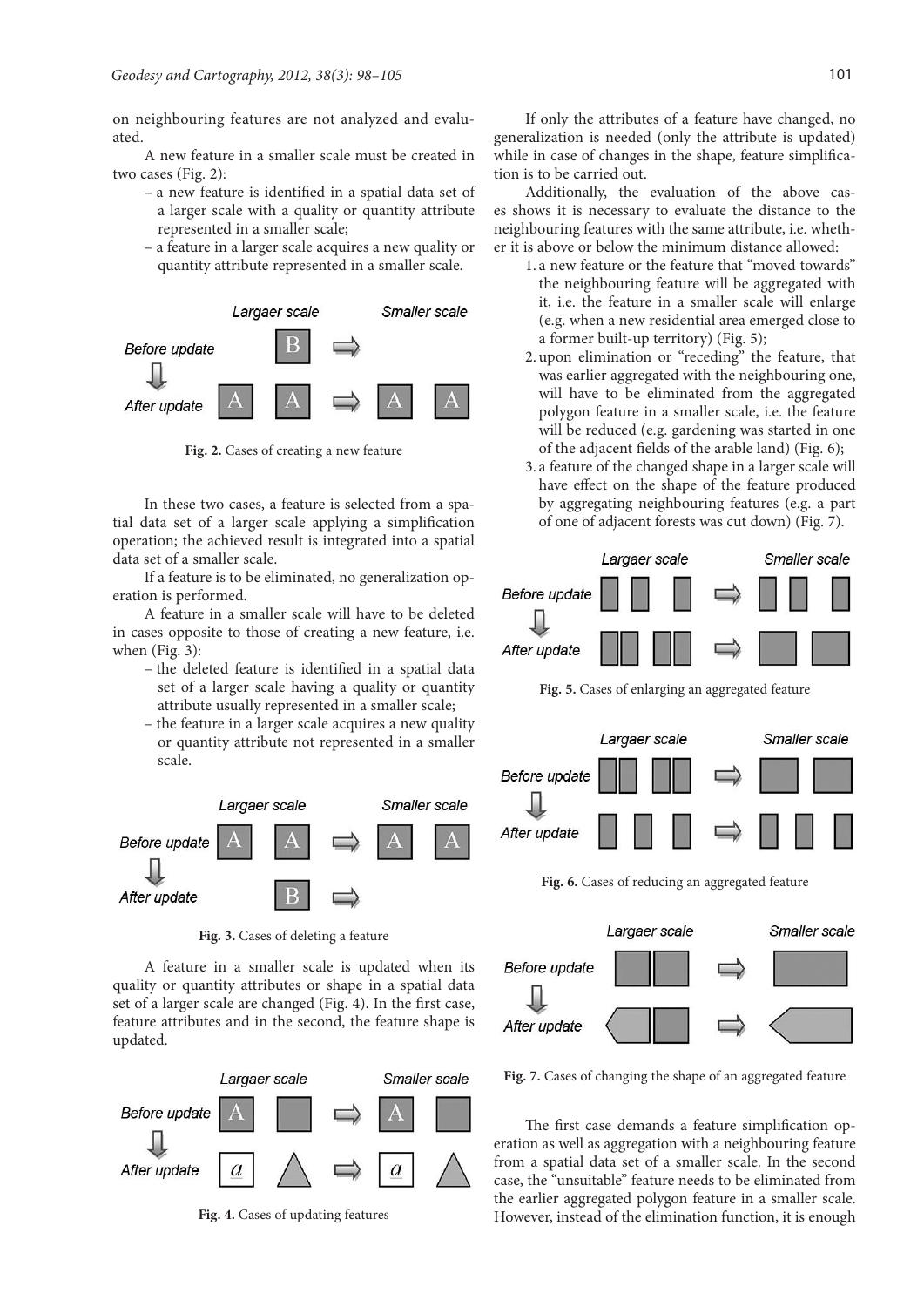to newly simplify and integrate the changed features (additionally, the aggregation function is used for merging the rest of the features). In the third case, similarly to the first one, the simplification of changed features -aggregation with adjacent features - is to be performed.

# **4. Possibilities of Evaluating the Significance of Changes in the Polygon Feature**

When identifying changes in spatial features, it is essential to determine significant and to reject insignificant changes (Richard *et al.* 2005). A change will be significant when:

- the acquired new attribute is represented in a spatial data set of a smaller scale;
- a change in the feature shape will be seen in a spatial data set of a smaller scale.

Upon evaluating the significance of changes in features, a single changed feature needs to be analyzed establishing how its change will influence surrounding features according to the types of changes specified in the above section.

The evaluation of changes in features is to be conducted in groups according to the type of changes in the following procedure.

*Group: update of the feature attribute*. When evaluating the significance of changes in the feature attribute of a larger scale, it suffices to know what attributes are significant for (i.e. attributable to) the feature in a smaller scale and comparing different versions of the feature (feature version before and after the update in a larger scale) to single out the features that have acquired new "significant" attributes, e.g. the name of the lake has been specified.

Evaluation in this group of changes requires:

- to link feature attributes before and after the update through unique feature IDs (if there are any) or spatial join that creates a table join in which the field attributes of features before and after the update are presented based on the relative locations of the features;
- to find changed appropriate attributes through queries (*"AttributeValue\_BeforeUpdate" <> "AttributeValue\_AfterUpdate"*).

*Group: creating a feature*. The appearance of a new feature will be significant in cases similar to those of updating the feature attribute, i.e. if a new feature has proper quality and quantity attributes.

Evaluation requires:

- to eliminate, through queries, features (before and after the update) lacking set quality and quantity attributes, i.e. to select the proper ones;
- to find new features using information on the life cycle of the feature (if there is any) or selecting features "after the update" not intersecting the feature "before the update".

*Group: eliminating a feature*. Deleting a feature will be significant in a larger scale if the feature was earlier represented in a smaller scale.

Evaluation requires finding the eliminated features by using information on the life cycle of the feature (if

there is any) or selecting features "before the update" not intersecting the feature "after the update".

*Group: a feature under aggregation*. The changed feature will be significant in respect of aggregation operation in case it "has approached" closer than the minimum distance allowed between neighbouring features considering the attributes of the same quality and quantity. Searching for such changes may be easily implemented through spatial analysis query looking for intersections between the buffer around the feature of a changed shape and/or new features and a neighbouring feature. The width of the buffer under creation must be equal to the defined minimum distance between neighbouring features.

*Group: changing the shape of features*. The evaluation of the significance of changes in the feature shape is more complex than that found in the cases mentioned above.

The significance of changes in the feature shape is determined by comparing the size of changes referring to the fixed minimum change allowed, which, first of all, should depend on the scale (this scale affects the resolution of the map) and specificity of a spatial data set. Additionally, the expected changes in the size of the object have to be evaluated after generalization.

Before the analysis of changes in the feature shape is started, the features with changed shape are immediately rejected, if they are not represented in smaller scale maps according to parameters of quality and quantity.

A model has been developed to evaluate the significance of changes in the feature shape using spatial analysis queries (by *ESRI ArcGIS* software). The purpose of the model is to compare the features of a smaller scale before and after the update, to find changes in the feature shape, to evaluate them and to select the significant ones that have to be simplified. The model has been developed on the presumption that changes in the feature shape will be significant if the vertex/vertexes of changes (expressed in polygon) will be moved from the feature boundary (before the update) at a distance higher than the set (*s*) is placed, which must, as mentioned above, depend on the scale (usually it makes 0.05 cm of the map scale).

- 1.The actions in the query of spatial analysis follow the order below (Fig. 8).
- 2.Union of spatial features before (*sdata.v1*) and after the update (*sdata.v2*). Selecting the changed part of the feature (*ChangesMinus\_all, Changes-Plus\_all*).
- 3.Determining the significance of buffer width. The size of the buffer depends on specified resolution that relates to the resolution of spatial data.
- 4.Creating buffer zones (according to the specified significance of buffer width) around the source feature before the update (*Buffer*).
- 5. Selecting changes in feature geometry outside the buffer zone (*ChangesMinus, ChangesPlus*).
- 6. Simplifying changes in the geometry of the selected feature (*ChangesMinus\_simplify, Changes-Plus\_simplify*).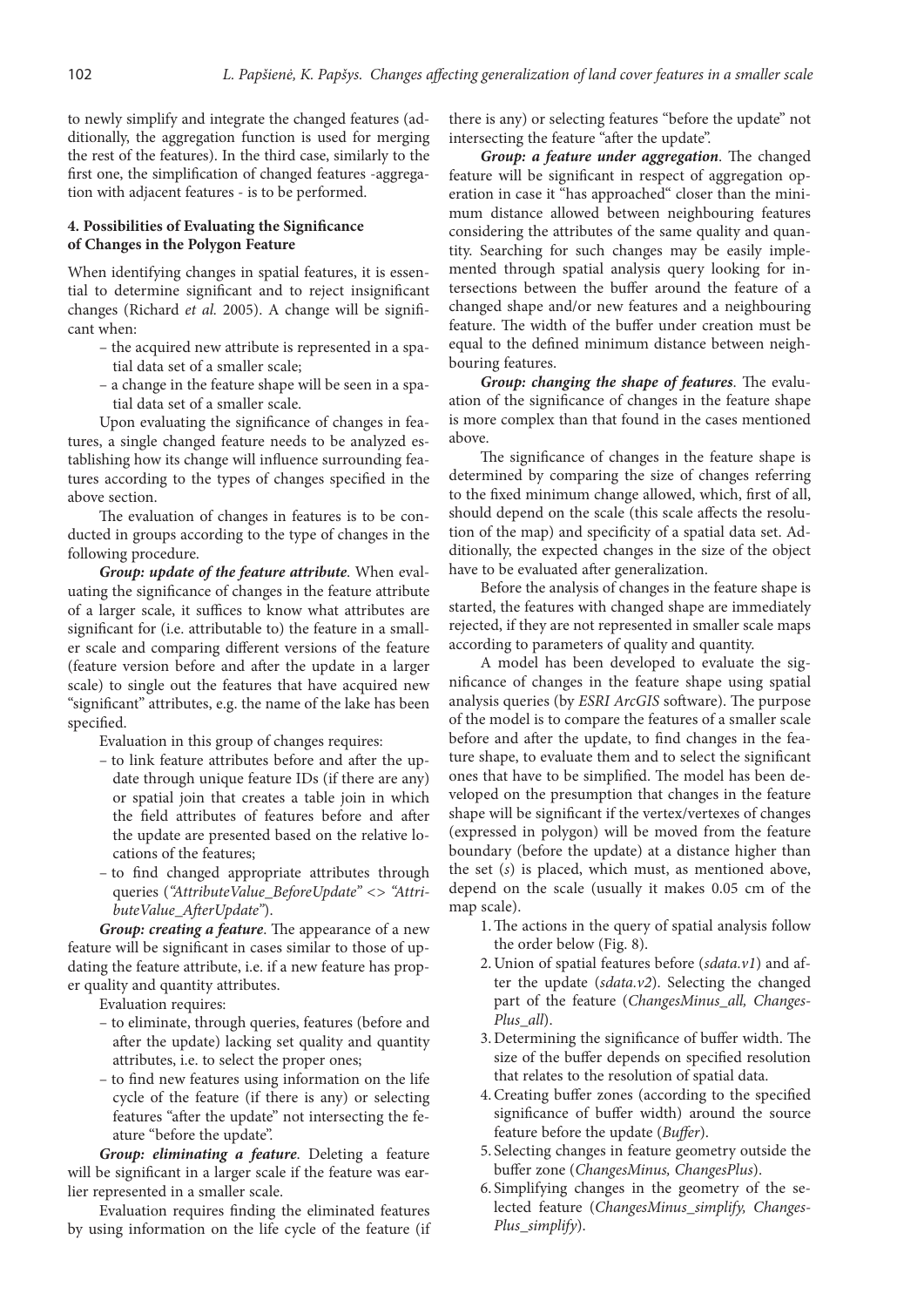- 7.Creating buffer zones (according to the specified significance of buffer width) around updated objects (*Buffer*).
- 8. Selecting changes in the geometry of the objects outside the buffer (*ChangesMinus\_Significant, ChangesPlus\_Significant*). The resulted changes will be significant.



**Fig. 8.** Processes for determining significant changes in the features of land cover with a changed shape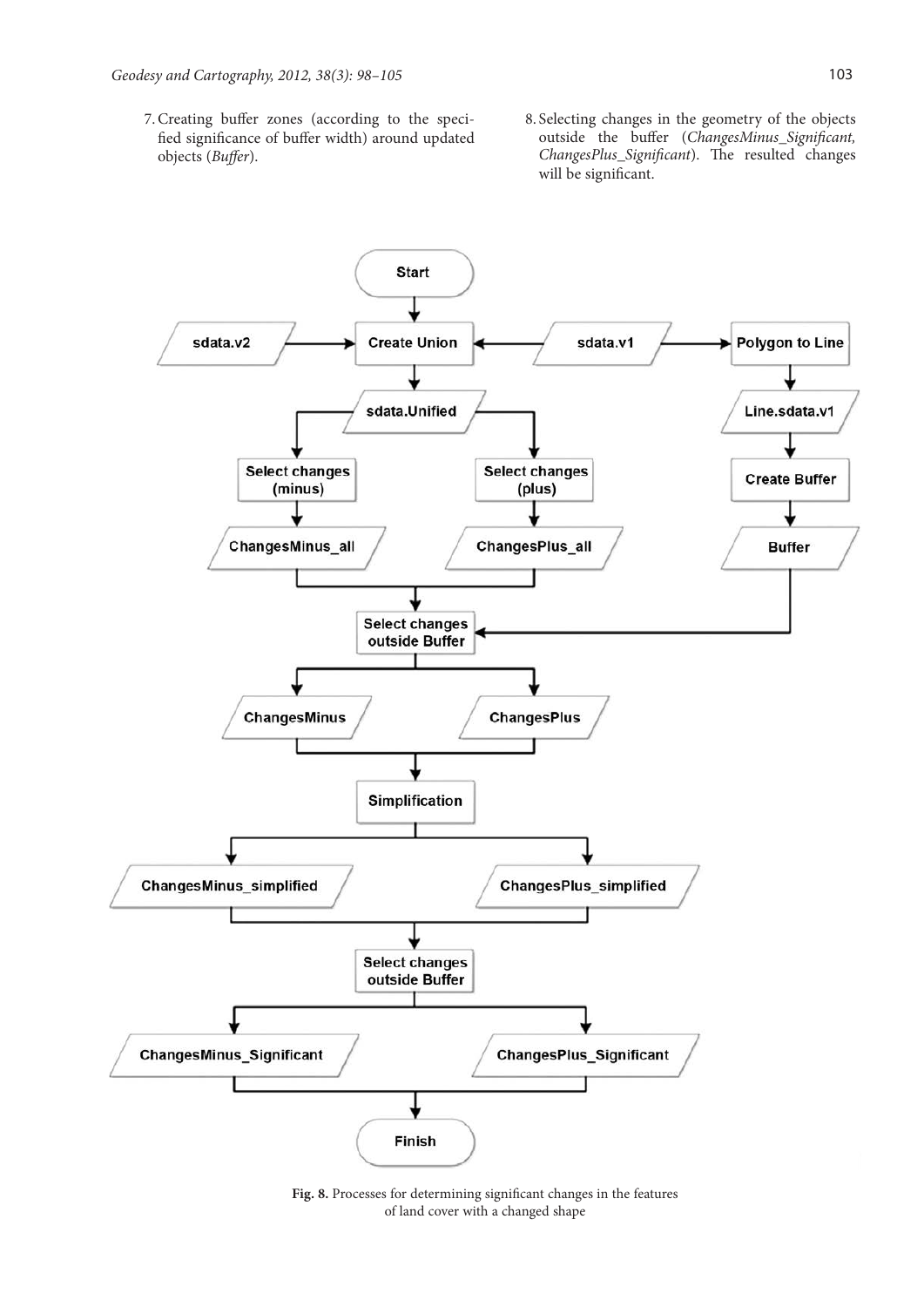## **5. Evaluation Test on Changes in Polygon Features**

The period from 2009 to 2010 faced the development of Lithuanian digital raster orthophotographic map ORT10LT at a scale of 1:10 000, which served as a base for updating the features of Lithuanian reference spatial data set at a scale 1:10 000 in 2011. Furthermore, the period from 2011 to 2012 has been witnessing the update of Lithuanian reference spatial data set at a scale of 1:50 000 using the already updated spatial data at a scale of 1:10 000.

Research task: check the correctness of the above described evaluation methods for feature changes. Research object: features representing built-up territories in Lithuanian reference spatial data sets at a scale of 1:10 000. The target territory: the municipality of Molėtai Region.

Accordingly, the following features have been analyzed and compared with:

Lithuanian reference spatial data set at a scale of 1:10 000 before the update (2010 version);

Lithuanian reference spatial data set at a scale of 1:10 000 after the update (2011 version).

The research results are presented in Table 3.

**Table 3.** Test results

|                                        | Build-up territories   |                                         |
|----------------------------------------|------------------------|-----------------------------------------|
| Group of changes                       | Changes<br>in 1:10 000 | Changes<br>significant<br>for $1:50000$ |
| Update of the feature<br>attribute     | 0                      |                                         |
| Creation of the feature                | 1184                   | $1038*$                                 |
| Elimination of the feature             | 198                    | 199                                     |
| Feature under aggrega-<br>tion         | Not applicable         | $2034**$<br>$199***$                    |
| Changes in the shape of<br>the feature | 27333                  | 11932                                   |

\* new features bigger than 0.01 ha.

\*\* features have to be aggregated in a smaller scale (distance less than 5 m)

\*\*\* features have to be eliminated from aggregated features in a smaller scale (distance more than 5 m)

### **6. Conclusions**

The update of polygon features identifying land cover territories has to be carried out using larger scale generalization, which would include only significant changes rather than all features from a reference spatial data set. Changes in specific features must be evaluated according to their influence on the update of the data of a smaller scale. The accepted significant changes are those "seen" in a spatial data set of a smaller scale, i.e. having "appropriate" quality and quantity attributes for a smaller scale and meeting minimum requirements for a geometric attribute. Depending on the type of feature changes, feature update may vary in a spatial data set of a smaller scale. Besides, the type of a change affects different analysis of its significance. Therefore, the evaluation of changes in features must be performed consequently

according to the type of changes in the feature and follow the procedure: updated attributes, new features, deleted features, features that have to be aggregated, features having an updated shape.

#### **References**

- *AGENT Consortium* 1999. Selection of Basic Algorithms, version 2.3. Technical report. Department of Geography, University of Zurich, Zurich. Available from Internet: [http://](http://agent.ign.fr/deliverable/DD2.pdf) [agent.ign.fr/deliverable/DD2.pdf](http://agent.ign.fr/deliverable/DD2.pdf)
- Bayers, E. 2010. Updating topographic reference data (processes, methods, needs, research): progress report in the Belgian NGI-IGN, in *ISPRS Archives,* vol. 38, part 4-5-2/W9: 185-188. Available from Internet: [http://www.isprs.org/pro](http://www.isprs.org/proceedings/XXXVIII/4_8_2-W9/papers/final_190_NGI_Belgium_Paper_Eric_BAYERS_EN.pdf)[ceedings/XXXVIII/4\\_8\\_2-W9/papers/final\\_190\\_NGI\\_Bel](http://www.isprs.org/proceedings/XXXVIII/4_8_2-W9/papers/final_190_NGI_Belgium_Paper_Eric_BAYERS_EN.pdf)[gium\\_Paper\\_Eric\\_BAYERS\\_EN.pdf](http://www.isprs.org/proceedings/XXXVIII/4_8_2-W9/papers/final_190_NGI_Belgium_Paper_Eric_BAYERS_EN.pdf)
- Beconytė, G.; Kryžanauskas, A.; Papšienė, L.; Papšys, K.; Stankevičius, Ž. 2009. Lietuvos geografinės informacijos infrastruktūra – kelias į bendrą geografijos metodologiją, *Geografija* [Geography] 45(1): 1–10. ISSN 1392-1096.
- Cecconi, A. 2003. *Integration of Cartographic Generalization and Multi-Scale Database for Enhanced Web Mapping*: Ph.D. Dissertation. Zurich University, Switzerland. 155 p. Available from Internet: [http://www.geo.uzh.ch/fileadmin/files/](http://www.geo.uzh.ch/fileadmin/files/content/abteilungen/gis/research/phd_theses/thesis_AllessandroCecconi_2003.pdf) [content/abteilungen/gis/research/phd\\_theses/thesis\\_Alles](http://www.geo.uzh.ch/fileadmin/files/content/abteilungen/gis/research/phd_theses/thesis_AllessandroCecconi_2003.pdf)[sandroCecconi\\_2003.pdf](http://www.geo.uzh.ch/fileadmin/files/content/abteilungen/gis/research/phd_theses/thesis_AllessandroCecconi_2003.pdf)
- Grünreich, D. 1985. Computer assisted generalisation, in *Papers CERCO-Cartography Course*. Frankfurt am Main, Institut für Angewandte Geodäsie.
- ICA International Cartographic Association. 1973. *Multilingual Dictionary of Technical Terms in Cartography.* Wiesbaden, F. Steiner. 573 p.
- INSPIRE Infrastructure for Spatial Information in Europe. 2009. INSPIRE Generic Conceptual Model, version 3.2. Available from Internet: http://inspire.jrc.ec.europa.eu/ documents/Data\_Specifications/D2.5\_v3.2.pdf
- Kazemi, F. 2003. A generalization framework to derive multiscale GEODATA, in *Proc. of the Spatial Science Conference*. September, 2003. Canberra, Australia, 1–12.
- Kilpelainen, T. 2000. Maintenance of multiple representation databases for topographic data, *The Cartographic Journal* 37(2): 101–107.
- Li, Z. L. 2006. *Algorithmic Foundation of Multi-scale Spatial Representation*. CRC Press (Taylor & Francis Group), Bacon Raton. 310 p. ISBN 9781420008432.
- McHaffie, P. H. 2002. Towards the automated map factory: Early automation at the U.S. Geological Survey, *Cartography and Geographic Information Science* 29(3): 193–206. Available from Internet: [http://www.geography.wisc.edu/histcart/](http://www.geography.wisc.edu/histcart/v6initiative/07mchaffie.pdf) [v6initiative/07mchaffie.pdf](http://www.geography.wisc.edu/histcart/v6initiative/07mchaffie.pdf)
- McMaster, R.; Shea, S. 1992. *Generalization in Digital Cartography*. Association of American Geographers, Washington, USA. 134 p.
- Papšienė, L.; Papšys, K. 2011. Possibilities of updating smallscale basic spatial data in Lithuania using generalization methods, *Geodesy and Cartography* 37(4): 143–148. ISSN 2029-6991.
- Richard, J. R.; Srinivas, A.; Omar, A. K.; Badrinath, R. 2005. Image change detection algorithms: a systematic survey, *IEEE Transactions on Image Processing* 14(3): 294–307. <http://dx.doi.org/10.1109/TIP.2004.838698>